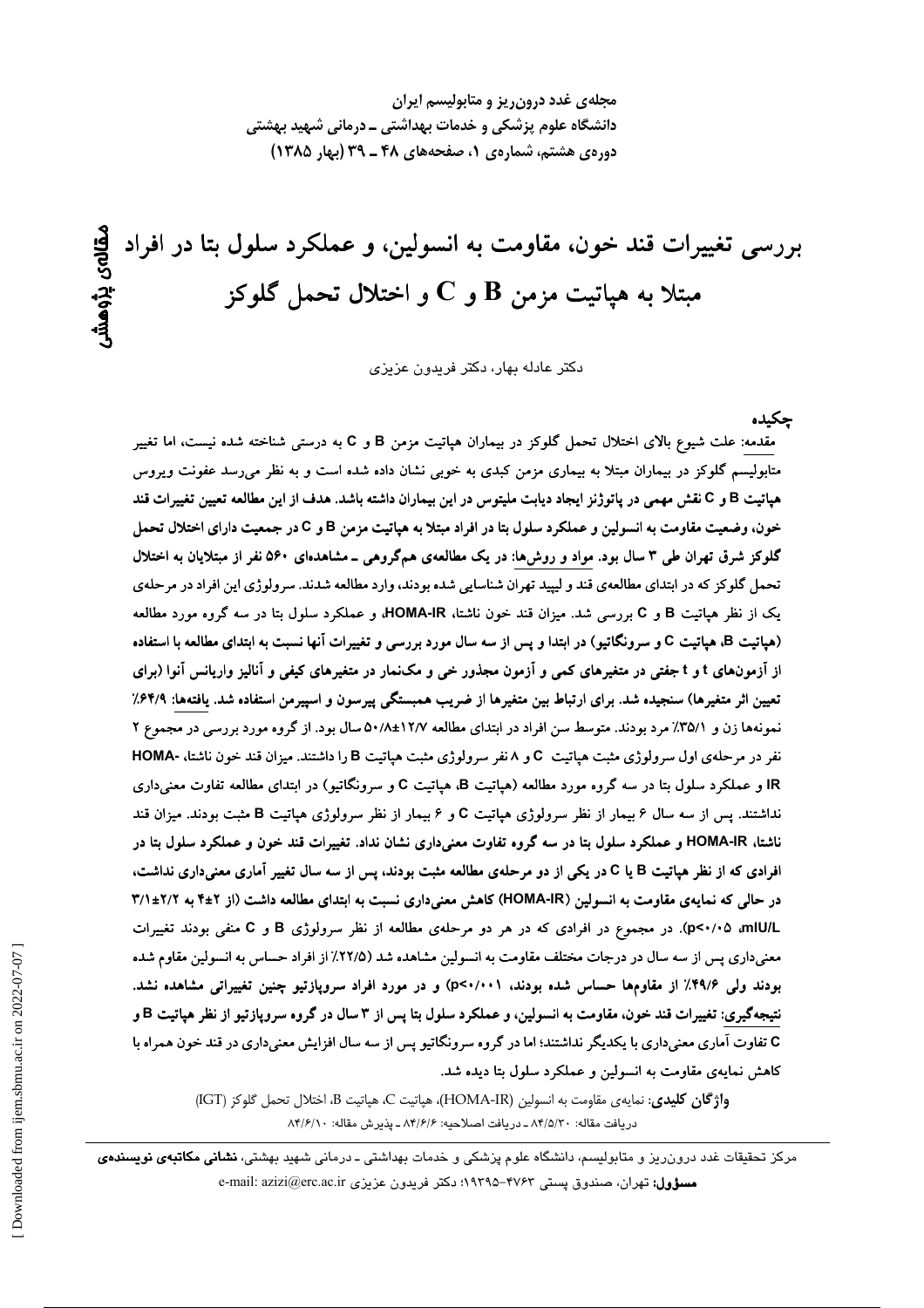ملیتوس همراه آن نسبت به هپاتیت C پایینتر است، و از طرف دیگر بعضی مطالعهها شیوع اختلال تحمل گلوکز را در آن، معادل جمعیت عمومی گزارش نمودند.<sup>۵.۷</sup> در ایران، در زمینهی افزایش شیوع اختلال تحمل گلوکز در عفونت هپاتیت ویروسی C تنها یک مطالعه انجام شده که بر خلاف نتیجهی اکثر مطالعههای انجام شده در سایر کشورها، ارتباطی مشاهده نشده است،<sup>۸</sup> لذا در مطالعهی حاضر، هدف ارزیابی  $\mathcal C$  وضعت سرولوژی هیاتت  $\mathcal B$  و هیاتت  $\mathcal C$  مقاومت به انسولین و عملکرد سلول بتا در افراد بالاتر از ٢٠ سال مبتلا به IGT در مرحلهی اول مطالعهی قند و لیپید تهران بود. سپس همین جمعیت پس از ۳ سال از نظر تغییر وضعیت عدم تحمل گلوکز، مقاومت به انسولین و عملکرد سلول بتا در افراد سرونگاتیو و سروپازتیو هپاتیت  $\rm C$  و  $\rm B$  بررسی شدند و در نهایت مقای*سهی* تغییر متغیرهای فوق در دو گروه نسبت به یکدیگر و مقایسه تغییرات فوق از مرحلهی اول به مرحلهی دوم مطالعه صورت گرفت. هدف از این مطالعه بررسی تغییرات قند خون، مقاومت به انسولین و عملکرد سلول بتا در مبتلایان به اختلال تحمل گلوکز و تغییرات آن پس از سه سال بود.

## مواد و روشها

در یک مطالعهی مشاهدهای ــ همگروهی'''، جامعهی مورد بررسی، همهی افراد شرکت کننده در مطالعهی قند و لیپید تهران بودند. مطالعهی قند و لیپید تهران پژوهشی، به منظور تعیین عوامل خطرساز آترواسکلروزی در جمعیت شهری تهران، با هدف ایجاد تغییر در شیوهی زندگی مردم، و پیشگیری روند رو به رشد دیابت شیرین و دیس لیپیدمی میباشد. طراحی این پژوهش شامل دو قسمت اصلی است. مرحلهی اول، یک مطالعه مقطعی تعیین شیوع عوامل خطرساز CVD است، و مرحلهی دوم، مطالعهای همگروهی و مداخلهگر و آیندهنگر است که برای ۲۰ سال آینده طراحی شده است. از ۱۵۰۰۵ نفر در سال ۱۳۷۷ (مرحلهی اول مطالعه)، ۹۴۷۲ نفر، سن ۲۰ سال به بالا داشتند که آزمون تحمل گلوکز" برای آنها انجام شد و از این دسته ۶۰۷ نفر دچار اختلال تحمل گلوکز بودند. سه سال بعد از اجرای مرحلهی اول (سال ۱۳۸۰: مرحلهی دوم) افراد مجدداً بررسی

### مقدمه

دیابت، شایعترین بیماری ناشی از اختلالهای متابولیسم است که در حال حاضر حدود ١۵٠ میلیون نفر در جهان و حدود ۳ میلیون نفر در ایران مبتلا به آن هستند و موارد قابل توجهی نیز ناشناخته باقی مانده است.<sup>\</sup> مطالعههایی که در ایران دربارهی شیوع دیابت انجام شده، شیوع آن را در شهرها ۰۱۴/۷–۱/۴٪ و در روستاها ۷/۳– ۴/۳٪ نشان داده است. به علاوه شیوع اختلال تحمل گلوکز<sup>:</sup> در شهرها ۲۲–۸/۲٪ و در روستاها ۷/۲-۲/۳٪ است.<sup>۲</sup> با توجه به اینکه در ایجاد بیماری هر دو عامل ژنتیک و محیط نقش دارند، شاید بتوان با توجه دقیقتر، به ویژه عوامل محیطی مؤثر در ایجاد بیماری از درصد بروز آن کاست. از آنجا که درمان قطعی دیابت هنوز در بسیاری از موارد غیرممکن است، تنها با شناخت به موقع و مراقبتهای مناسب میتوان شیوع عوارض و پیامدهای ناشمی از آن را به میزان چشمگیری کاهش داد.<sup>۲</sup> هپاتیت B و هپاتیت C از عفونتهای ویروسی شایع هستند. در یک مطالعه از سرم ۳۹۸۴۱ نفر در ایران، میزان متوسط ناقلان هپاتیت V/V B/ و شیوع هپاتیت C در مطالعهی ۷۸۷۹ اهدا كنندهي خون، ١٥٩٪ بود. رابطهي مثبت بين هياتيت مزمن B و C و دیابت ملیتوس" به اثبات رسیده که در اکثر جمعیتها اعم از افراد جوان و مسن، زنان و مردان و نژادهای مختلف نشان داده شده است.<sup>۵۰۴</sup> علت شیوع بالای عدم تحمل گلوکز در بیماران هپاتیت مزمن  $B$  و  $C$  به درستی شناخته شده نیست. تغییر متابولیسم گلوکز در بیماران با بیماری مزمن کبدی به خوبی نشانداده شده است و عفونت ویروسی  $C_0$  هپاتیت  $B_1$  و  $C_2$  نقش مهمی در پاتوژنز ایجاد دیابت ملیتوس در این بیماران دارد. ٔ با توجه به نقش عوامل محیطی در ابجاد دیایت (میتوان در این زمینه از عفونتهای مزمن مپاتیت  $\, {\bf B} \,$  و هپاتیت  $\, {\bf C} \,$  و نام برد که در ایجاد مقاومت به انسولین و بروز دیابت ملیتوس مؤثر هستند)، به نظر میرسد کنترل عوامل فوق میتواند تا حدودی در کاهش بروز دیابت ملیتوس و عوارض ناشی از آن مؤثر باشد.<sup>۱</sup> در اکثر مطالعههای انجام شده در دنیا افزایش شیوع IGT در موارد ابتلا به هپاتیت C به اثبات رسیده است ولی در مورد هپاتیت B از یک طرف شیوع اختلال تحمل گلوکز و دیابت

iii- Observational Cohort Study

iv-Gloucose tolerance test

i- Impaired gloucose tolerance

ii- Diabetes mellitus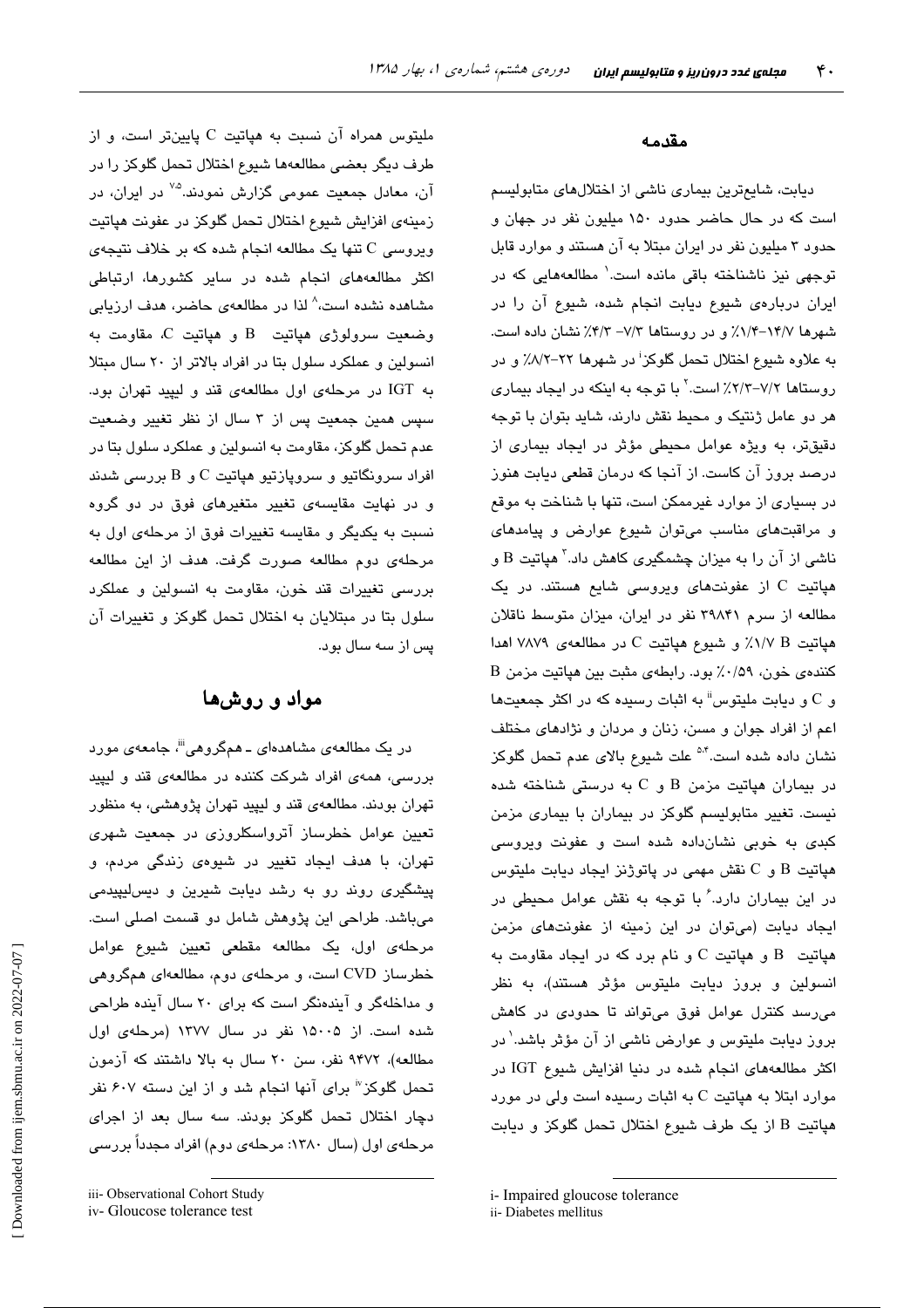RIBA تكرار بالا براى محاسبهى ضريب تغييرات انجام نشده است. میزان مقاومت به انسولین پس از اندازهگیری سطح قند خون ناشتا"" و انسولین سرمی ناشتا با کیت (Insulin Test،

آمريكا)" (به روش IRMA) طبق فرمول زير محاسبه شد." تند ناشتا×(mIU/L)انسولىن ناشتا(mIU/L) = مقاومت به انسولين

 $\frac{8}{10}$ 

از جمعیت مورد بررسی در مطالعهی قند و لیپید تهران، یس از سه سال متغیرهای مورد بحث بررسی شدند و تغییرات نسبت به اطلاعات پایه در مرحلهی اول مطالعه مورد مقایسه قرار گرفت. در این مطالعه، اطلاعات با مصاحبه، مشاهده و تکمیل پرسشنامه گرداوری شده است. اطلاعات به دست آمده با استفاده از نرمافزار SPSS بررسی شدند. از میانگین، انحراف معیار، نما و صدکها برای توصیف وضعیت متغیرها استفاده شد. در تحلیل دادهها از آزمونهای t و t جفتی برای متغیرهای کمی، از آزمون مجذور خی و مک نمار برای متغیرهای کیفی و آنالیز واریانس ANOVA برای تعیین اثر متغیرها استفاده شد. برای نشان دادن ارتباط بین متغیرها از ضریب همبستگی پیرسون و اسپیرمن استفاده شد.

## يافتهها

افراد مورد مطالعه ۶۴/۹٪ زن و ۳۵/۱٪ مرد بودند. متوسط سن افراد در ابتدای مطالعه ۵۰/۸±۸۰/۸ سال بود. جوانترین بیمار ۱۸ سال و مسنترین آنها ۸۲ سال سن داشت. از این تعداد، ۲۵۷ نفر پس از ۳ سال قند خون طبیعی داشتند، ۲۱۲ نفر در اختلال تحمل گلوکز باقی ماندند و ۹۱ نفر دیابتی شدند. سرولوژی این افراد در مرحلهی اول از نظر هپاتیت B و C مورد بررسی قرار گرفت که در مجموع ۲ نفر در مرحلهی اول هپاتیت  $\rm C$  مثبت و ۸ نفر هپاتیت  $\rm B$  مثبت بودند و در مرحلهی دوم شش نفر هیاتیت C مثبت و ۶ نفر هپاتیت B مثبت بودند. خصوصیات افراد مورد بررسی در مرحلهی اول بین گروه سرویازتیو و سرونگاتیو نشان داد شدند. ۶۰۷ نفر از افراد مبتلا به اختلال تحمل گلوکز در مرحلهی اول تا کنون بررسی شدهاند. نحوهی بررسی هر فرد به این ترتیب بود که در هر یک از دو مرحله پرسشنامهای تکمیل و بررسی آنتروپومتریک انجام شد. سپس نمونهی خون اخذ و آزمون تحمل گلوکز انجام شد. قند خون ناشتا و قند خون ۲ ساعت پس از خوردن ۷۵ گرم گلوکز سنجیده شد. وزن افراد توسط ترازوی دیجیتالی (SEGA، آلمان) بدون كفش و لباس اضافى با دقت t١٠٠ اندازهگیری شد. ترازو به وسیلهی وزنهی استاندارد، پس از هر ده بار اندازهگیری، استاندارد میشد. قد بدون کفش و در حالت ایستاده و مستقیم به وسیلهی خطکشی که مستقیم روی سر فرد قرار میگرفت با دقت یک میلی متر اندازهگیری شد. نمایهی تودهی بدنی از تقسیم وزن (کیلوگرم) بر مجذور قد (متر) محاسبه شد. با استفاده از کیتهای گلوکز (شرکت پارس آزمون، ایران) گلوکز با روش کالریمتری آنزیمی با فنآوری گلوکز اکسیداز سنجیده شد. نمونهی خون به مدت ١٠ دقيقه با سرعت ٣٠٠٠ دور در دقيقه سانتريفوژ و با دستگاه سلکترا ۱-۲ اتوآنالیز ( Vital Scientific Spankeren. هلند) انجام شد. قند خون با كيت (شركت پارس آزمون، ایران) با حدود طبیعی ١١٠- ٧۵ و با ضریب تغییرات ٣٪> انجام شد. بررسی وجود HBsAg با روش البزا غربالگری<sup>ن</sup> با كيت HBsAg Confirmatory Test"، ايتاليا انجام شد و نتايج مثبت به دست آمده با الیزای تأییدی با کیت ( HbsAg Screening Test چین)" به روش خنثی سازی″ تأیید شد. حضور آنتی بادی ضد هیاتیت C به روش الیزای غربالگری با كيت ( HCV Ab Confirmatory Test، بلژيک)" انجام شد و نتايج مثبت حاصل يا روش البزاي تأسوي يا كبت ( HCV Ab Test، چین)" به روش وسترن بلات"" تأیید شد. از آنجایی که همهی آزمونهای فوق کیفی هستند، آزمون نتایج مثبت و مرزی، به صورت دوبل تکرار شدهاند و آزمونهای تأییدی نیز دوبل بودهاند، و در خصوص آزمونهای کیفی مانند

viii- Enzymatic colorimetry

ix- ELISA Insulin Accubind, Monobind inc, Costa Mesa, Co., USA

*i*- Screening ELISA test

ii- ELISA Neutralization kit, Dia. Pro Diagnostic Bioprobes S.r. 1. Milano-Italy

iii- ELISA, SRB ELISA kit, Shanghai Rongsheng Biotech Co., Lted Shanghai

iv-Neutralization

v- Inno LIA HCV III, Innogenetoics Biotechnology, Gent, Belgium

vi- ELISA, SRB ELISA kit, Shanghai Rongsheng Biotech Co., Ltd. Shanghai, China

vii- Western blot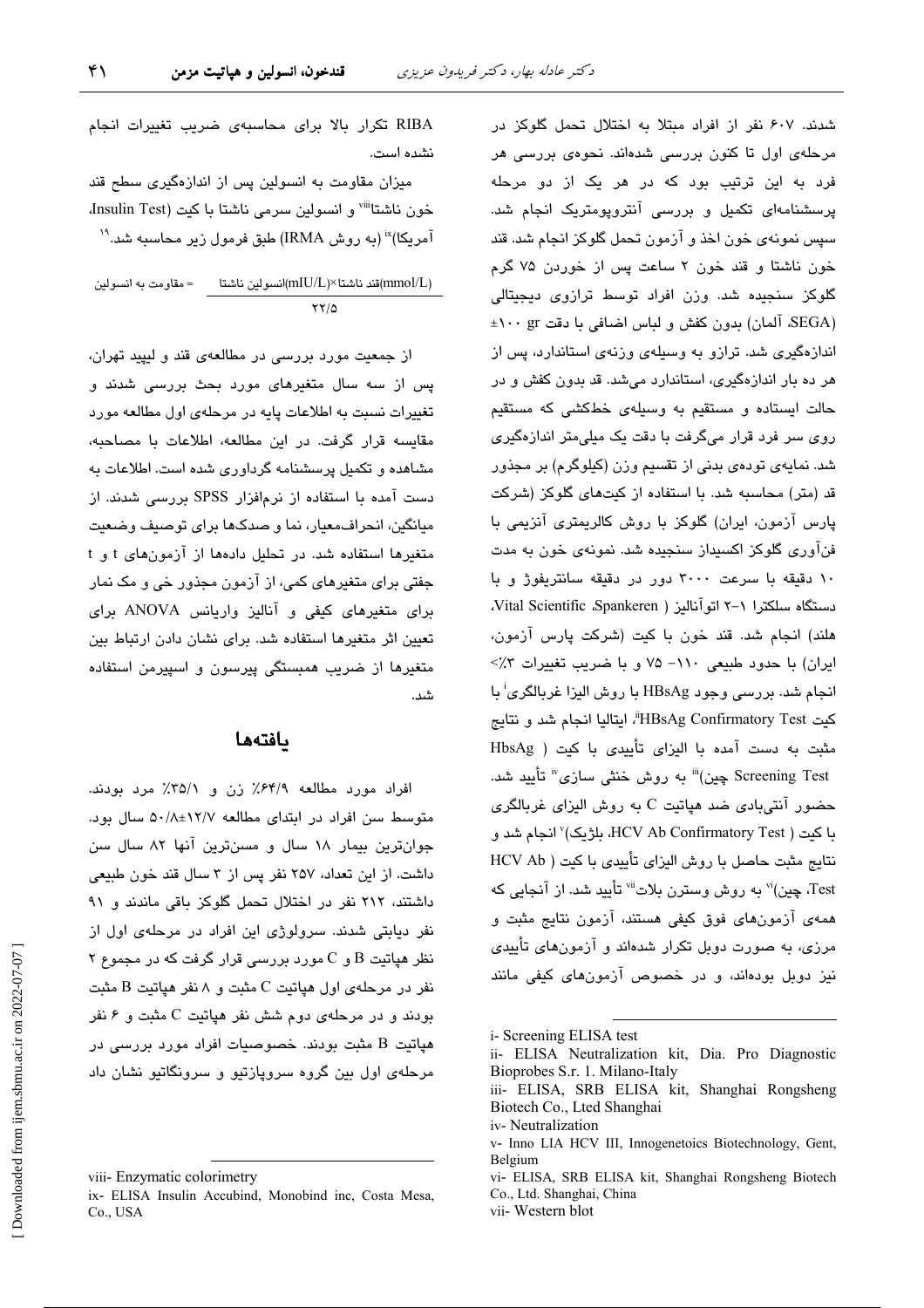|                                   | سروپازتیو                                                 |               | سرونگاتس       |                                   |                                                 |                                 |
|-----------------------------------|-----------------------------------------------------------|---------------|----------------|-----------------------------------|-------------------------------------------------|---------------------------------|
| متغير                             | امتدا                                                     | سه سال بعد    | P value        | امتدا                             | سه سال بعد                                      | P value                         |
| نمايەيتودەيىدنى(كىلوگرمېرمترمرېم) | $Y$ $E$ $+$ $Y$                                           | ۲۶±۴          | $\cdot$ /V     | $Y9/\lambda_{\pm}Y/9$             | $Y/\lambda \pm Y/Y$                             | $\cdot/\cdot\cdot$ $\mathsf{Y}$ |
| کلسترول (میلیگرم در دسیلیتر)      | $\mathsf{Y}\mathsf{Y}\mathsf{f} \pm \mathsf{V}\mathsf{Y}$ | <b>IVA±TQ</b> | $\cdot/\wedge$ | $Y \xi \cdot \pm Y V$             | $Y \cdot V_{\pm} Y \cdot$                       | $\cdot/\cdot\cdot$              |
| تریگلیسرید (میلیگرم در دسیلیتر)   | <b>ITT+11</b>                                             | $\gamma$      | $\cdot/9$      | 174±۱۵۸                           | <b>197±118</b>                                  | $\cdot/\cdot\cdot$              |
| HDL-C (میلیگرم در دسیلیتر)        | $44 \pm 10$                                               | $YY^{\pm}$    | $\cdot/\gamma$ | $YY_{\pm}$                        | $Y \wedge \pm Y$                                | $\cdot/\cdot\cdot$              |
| LDL-C (میلیگرم در دسیلیتر)        | 131±64                                                    | $117 + 7$     | $\cdot/\tau$   | 148±39                            | $\mathbf{X} \mathbf{Y} + \mathbf{Y} \mathbf{Y}$ | $\cdot/\cdot\cdot$              |
| قندخون ناشتا (میلیگرم در دسیلیتر) | $\lambda \cdot \mathfrak{k}_\pm \mathfrak{r}$             | ۱۱۱±۴۶        | $\cdot/\tau$   | $99 \pm 17$                       | $\lambda \cdot \lambda \pm 1$                   | $\cdot/\cdot\cdot$ 9            |
| فشارخون سیستولی (میلی متر جیوه)   | 138±37                                                    | $\lambda$     | $\cdot/\tau$   | $159 + 7.$                        | $112 + 19$                                      | $\cdot/\cdot\cdot$              |
| فشارخون دياستولى (ميليءتر جيوه)   | $\lambda\lambda \pm \lambda \epsilon$                     | $V F \pm 9$   | $\cdot/\gamma$ | $\lambda$ $\lambda$ + $\lambda$ + | $V \Lambda \pm V$                               | $\cdot/\cdot\cdot$              |

جدول ۱– مشخصات بالینی و اپیدمیولوژیک افراد سرونگاتیو و سروپازتیو در هر دو مرحلهی مطالعه

\*مبانگين± انحر اف معبار

که تنها تفاوت معنیدار بالاتر بودن HDL-c در گروه سروپازتیو است. میزان قند ناشتا، HOMA-IR، و عملکرد سلول بتا در سه گروه مورد مطالعه در مرحلهی ۱ نشان داد که مقادیر یاد شده بین سه گروه در انالیز واریانس با آزمون post-hoc از نوع بن فرونی تفاوت معنیداری ندارند. شایان ذکر است یک نفر مبتلا به هیاتیت C مثبت مرحلهی اول در مرحلهی دوم از نظر سرولوژی منفی بود و ۲ نفر از بيماران هياتيت B مثبت مرحلهى اول در مرحلهى دو، منفى شدند. خصوصیات افراد مورد بررسی در مرحلهی اول بین گروه سروپازتیو و سرونگاتیو مقایسه شد و تنها تفاوت معنی،دار پایینتر بودن کلسترول در گروه سروپازتیو بود. میزان قند خون ناشتا، HOMA-IR و عملکرد سلول بتا در سه گروه مورد مطالعه در مرحلهی ۲ مقایسه شد. مقادیر یاد شده بین سه گروه تفاوت معنیداری در انالیز واریانس با آزمون post-hoc از نوع بن فرونی نشان ندادند. جدول ۱ نشان میدهد که ۷ نفر از افراد مورد مطالعه در هر دو مرحله از نظر هياتيت B يا هياتيت C مثبت بودند و ۵۴۵ نفر  $C$  در هر دو مرحله سرولوژی منفی، برای هیاتیت  $B$  یا داشتند. مشخصات بررسی شده در هر گروه نشان میدهد كه همهى تغييرات نمايهى تودهى بدنى، كلسترول، تریگلیسرید، HDL-c و LDL-c، قند خون ناشتا و فشار خون سیتولیک و دیاستولیک بین دو مرحله در افراد سرونگاتیو از نظر آماری معنیدار است، به این ترتیب که غیر از افزایش نمایهی تودهی بدنی و قند خون، بقیهی

متغیرها با روند نزولی نسبت به مرحلهی اول تفاوت معنیداری با هم داشتند، ولی در گروه سروپازتیو، بررسی متغیرهای فوق هیچ تفاوت اماری معنیداری در تغییرات انها به دست نیامد. از بین افراد مورد مطالعه ۵ نفر در مرحلهی دو از نظر سرولوژی هیاتیت C مثبت بودند که در مرحلهی ۱ از این نظر سرونگاتیو شده بودند (ابتلای جدید به هیاتیت C). تغییر عوامل خطرساز قلبی ـ عروقی طی سه سال در این افراد بررسی شد. تغییرات دور کمر، کلسترول و LDL-c در  $\overline{a}$ این افراد طی سه سال با هم اختلاف اماری معنیدار داشت و کلسترول و LDL-c پس از سه سال در مرحلهی دوم کاهش ولی تغییرات دور کمر پس از سه سال افزایش یافته بود. در مورد سایر عوامل خطرساز قلبی ـ عروقی در این گروه تفاوت معنیداری دیده نشد (جدول ۲). در همین افراد (مبتلايان جديد به هپاتيت C) تغييرات قند خون، مقاومت به انسولين، و عملكرد سلول بتا آنها در دو مرحله با هم مقايسه شد که تفاوت امار*ی* معنیداری به فاصلهی سه سال مشاهده نشد. به طور کلی ۶ نفر در مرحلهی یک و مرحلهی  $c$ دوم مطالعه از نظر هیاتیت  $\rm B$  مثبت بودند که در مقایسه انجام شده در مورد متغیرهای قند خون، مقاومت به انسولین و عملکرد سلول بتا بین دو گروه تفاوت آماری معنیداری مشاهده نشد. تنها یک بیمار مبتلا به هیاتیت C در هر دو مرحلهى مثبت باقى ماند. تغييرات قند خون، مقاومت به انسولین، و عملکرد سلول بتا پس از سه سال در این فرد نشان داد که میزان قند خون و هم اندکس HOMA-IR نسبت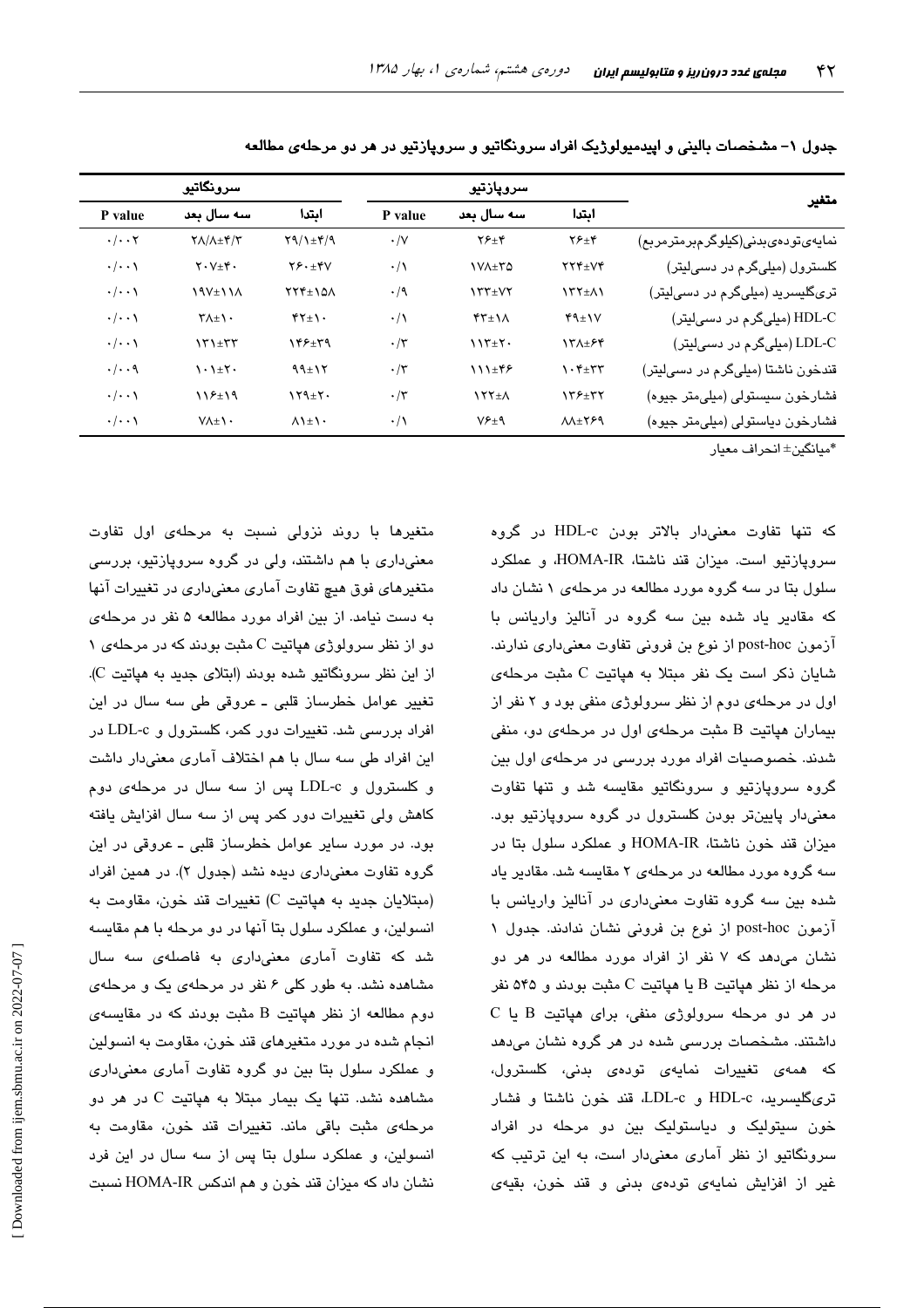| .          | .                                  |                   |                                        | $\frac{1}{2}$ $\frac{1}{2}$ $\frac{1}{2}$ $\frac{1}{2}$ $\frac{1}{2}$ $\frac{1}{2}$ $\frac{1}{2}$ $\frac{1}{2}$ $\frac{1}{2}$ $\frac{1}{2}$ $\frac{1}{2}$ $\frac{1}{2}$ $\frac{1}{2}$ $\frac{1}{2}$ $\frac{1}{2}$ $\frac{1}{2}$ $\frac{1}{2}$ $\frac{1}{2}$ $\frac{1}{2}$ $\frac{1}{2}$ $\frac{1}{2}$ $\frac{1}{2}$<br>$\ddot{\phantom{a}}$<br>بودند |
|------------|------------------------------------|-------------------|----------------------------------------|------------------------------------------------------------------------------------------------------------------------------------------------------------------------------------------------------------------------------------------------------------------------------------------------------------------------------------------------------|
| value      | تفاوت بین دو یافته                 | سه سال بعد        | اىتدا                                  | متغير                                                                                                                                                                                                                                                                                                                                                |
| $\cdot$ /۳ | $-\cdot$ /۴ $\pm \cdot$ / $\wedge$ | $Y \Lambda \pm Y$ | $\mathsf{Y} \mathsf{Y} \pm \mathsf{Y}$ | نمایهی تودهی بدنی (کیلوگرم بر متر مربع)                                                                                                                                                                                                                                                                                                              |

| جدول ۲– مقایسهی عوامل خطرساز قلبی ــ عروقی در بیماران سرونگاتیو که سه سال بعد از نظر HBV یا HCV سروپازتیو |  |       |
|-----------------------------------------------------------------------------------------------------------|--|-------|
|                                                                                                           |  | بودند |

W A q B@q)) BWq)W j 12Ji E W @q )qW W%q j 1J

6 V17i> /7 تری گلیسرید (میلیگرم در دسی[یتر) سنسک ۲۱۵±۲۰۷ (۲۴۹–۱۶۶ )۰/۲ $\zeta$ ۲۳۹ )۰/۲ $\zeta$ @ ) q %q % q j 1J

6 V17i'( .۰۴ )۱۰±۱۴ (میلیگرم در دسی(لیتر) (۲۹ - ۲۹ )۱۱۰±۱۴ (۲۹ ) (۲۹ ) (۲۰ ) (۲۰ ) (۲۰ ) (۲۰ ) (۲۰ ) (۲۰ ) (۲۰ ) (۲۰ ) ( A%q) )WWq)B ))% q j80K 17i10/J04:

W q @) @q @ q j80K 17i10J
04:

\*مبانگین± انجر اف معبار

جدول ۳– مقایسهی تغییرات قند خون، مقاومت به انسولین، و عملکرد سلول بتا در مبتلایان به اختلال تحمل گلوکز سرونگاتیو در ابتدا نسبت به سه سال بعد

| متغير                          | امتدا                    | سه سال بعد      | تفاوت بين دو يافته                       | P-value                   |
|--------------------------------|--------------------------|-----------------|------------------------------------------|---------------------------|
| گلوکز سرم (میلیگرم در دسیلیتر) | 99 $\pm$ 17 <sup>°</sup> | <b>1.1±۲۰</b>   | ۲±۱۸                                     | $\cdot/\cdot\cdot$        |
| مقاومت به انسولين (HOMA-IR)    | ۴±۳                      | $\mathbf{y}$    | $-\lambda \pm \mathfrak{r}/\mathfrak{r}$ | $\cdot$ / $\cdot$ $\cdot$ |
| عملکرد سلول بتا                | 199±۲۳۱                  | <b>۱۶</b> ۷±۳۱۰ | $-\tau\tau_{\pm}\tau\cdot\tau$           | $\cdot/\cdot$             |
|                                |                          |                 |                                          |                           |

\*مبانگین± انجر اف معبار

به مرحلهی یک افزایش داشته است. ولی به علت عدم وجود بیماران مشابه امکان انجام مقایسهی آماری برای مقادیر فوق امکان،ذیر نبود. اطلاعات مربوط به مقایسهی متغیرهای مورد بررسی در مطالعه را در بین ۶ نفر از افرادی که در  $\mathbf c$  مرحلهی دوم بررسی، هیاتیت  $\mathbf c$  مثبت بودند نسبت به مرحلهی یک انها نشان داد. از این ۶ نفر، یک فرد در مرحلهی یک سرولوژی مثبت برای هپاتیت C بود در حالی که ۵ نفر دیگر سرولوژی منفی برای هیاتیت C در مرحلهی اول داشتند. تفاوت آماری معنیداری از نظر تغییرات قند خون، مقاومت به انسولین و عملکرد سلول بتا طی سه سال در این گروه مشاهده نشد. جدول ۳ نشان میدهد که از میان ۵۶۰ بیمار مطالعه شده، تعداد ۵۴۵ نفر در هر دو مرحله از نظر  $\cdot$ هپاتیت  $\overline{B}$  و هپاتیت  $C$  منفی بودهاند. متغیرهای قند خون اندکس مقاومت به انسولین و عملکرد سلولهای بتا طی یک دورهی سه ساله در این افراد بررسی شد. نتایج، افزایش معنىدار در قند خون نشان داد. همچنین اندکس مقاومت به انسولین و وضعیت عملکرد سلولهای بتا نسبت به قبل

کاهش داشت. از کل افراد مطالعه شده، ۱۵ نفر از نظر هپاتیت یا هیاتیت C در یکی از دو مرحله مثبت بودند. تغییرات قند B خون، مقاومت به انسولین و عملکرد سلول بتا در این افراد پس از سه سال مجدداً بررسی و با مرحلهی اول مقایسه شد. قند خون و عملکرد سلول بتا تفاوت آماری معنیداری در دو مرحله با هم نداشتند، در حالی که اندکس مقاومت به انسولین (HOMA-IR) کاهش معنیداری نسبت به مرحلهی اول مطالعه داشت (p=٠/٠۴) (جدول ۴). درجههای مقاومت به انسولین، که تعریفش در ابتدا آورده شده برای مبتلایان به  $\rm B$  هپاتیت مزمن  $\rm B$  طی مرحلهی اول و دوم مطالعه بررسی شد. از ۶ بیمار بررسی شده در این زمینه، یک بیمار هم در مرحلهی یک و هم در مرحلهی دو مطالعه در مرحلهی حساسیت به انسولین<sup>:</sup> قرار داشت و یک بیمار هم از نظر، ضريب مقاومت به انسولين طي هر دو مرحله در مرحلهي میانی" بود. یک بیمار در مرحلهی یک در مرحلهی مقاومت

**P** value

i- Insulin sensitive

ii- Intermediate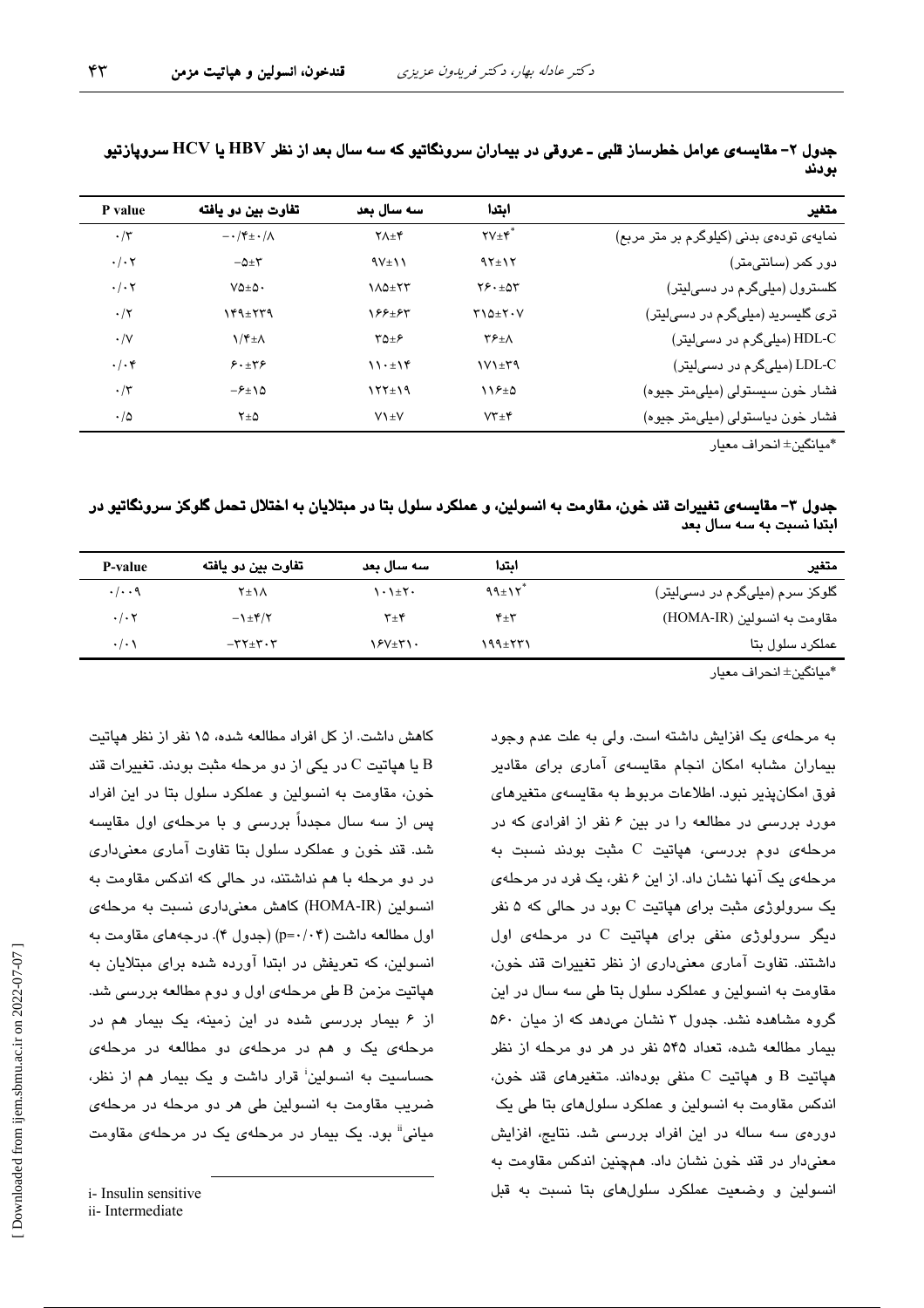| متغير                          | اىتدا                            | اسه سال بعد                   | تفاوت مياندو يافته         | P-value     |
|--------------------------------|----------------------------------|-------------------------------|----------------------------|-------------|
| گلوکز سرم (میلیگرم در دسیلیتر) | $\lambda \cdot \lambda \pm 70^*$ | $\lambda + \lambda + \lambda$ | $-\mathcal{F}/\mathcal{F}$ | $\cdot/$    |
| مقاومت به انسولين (HOMA-IR)    | ۴±۲                              | $Y/\lambda \pm Y/Y$           | $\cdot$ /9                 | $.$ / $.$ ۴ |
| عملکرد سلول بتا                | <b>TTO±161</b>                   | ١٣٥±١١٨                       | ۰۰ ۱                       | $\cdot$ /   |

 $\rm C$  جدول ۴– مقايسهي تغييرات قند خون، مقاومت به انسولين، و عملكرد سلول بتا در افراد سروپازتيو  $\rm B$  يا

\*ميانگين± انحراف معيار

### جدول ۵– تعداد و درصد افراد با حد نصاب (Cut-off) مختلف نمایهی HOMA-IR در مبتلایان به هپاتیت مزمن B در جمعیت دارای اختلال تحمل گلوکز مرحلهی اول و دوم مطالعه

| کل                                  | >7/09                | $Y/YY-Y/\Omega$ 9                 | $<$ ۲/۲۴                                                   | HOMA-IR ابتداى مطالعه |
|-------------------------------------|----------------------|-----------------------------------|------------------------------------------------------------|-----------------------|
| $(\lambda \setminus \cdot \cdot)$   |                      |                                   | $(\lambda \setminus \cdot \cdot)$                          | $<$ ۲/۲۴              |
| $(\lambda \setminus \cdot \cdot)$   |                      | $(\lambda \setminus \cdot \cdot)$ |                                                            | $Y/YY-Y/\Omega$ 9     |
| $(\lambda \setminus \cdot \cdot)$ ۴ | ۲ (۷۵٪)              |                                   | (7.70)                                                     | $>$ $\frac{1}{0}$     |
| $(\lambda \setminus \cdot \cdot)$ ۶ | $(7.0 \cdot)$ $\tau$ | $(\lambda \frac{5}{2})$           | $(\frac{1}{2}\nabla \mathbf{r} + \mathbf{r})$ $\mathbf{r}$ | کل                    |

\*عدم تفاوت معنیدار آماری با آزمون مک نمار؟؟؟؟؟؟

## جدول ۶- تعداد و درصد افراد با حد نصاب (Cut-off) مختلف نمایهی HOMA-IR در جمعیت سرونگاتیو دارای اختلال تحمل گلوکز مرحلهی اول و دوم مطالعه

| کل                                                                    | ۳/۵۹                                                                                                                                                                                                                                                                                                                                                                                          | 7/۲۴-۳/۵۹                                                     | 7/74                                                | HOMA-IR اىتداى مطالعه                |
|-----------------------------------------------------------------------|-----------------------------------------------------------------------------------------------------------------------------------------------------------------------------------------------------------------------------------------------------------------------------------------------------------------------------------------------------------------------------------------------|---------------------------------------------------------------|-----------------------------------------------------|--------------------------------------|
| $(\lambda \setminus \cdot \cdot) \setminus \wedge \vee$               | $(Y,Y)$ $Y'$                                                                                                                                                                                                                                                                                                                                                                                  | $(\frac{1}{200})$ 19                                          | $(\frac{1}{2}VV/\Delta)$ ) $Y\Delta$                | $<$ $\uparrow$ $\uparrow$ $\uparrow$ |
| $(\lambda \setminus \cdot \cdot)$ $\setminus$ $\setminus$ $\setminus$ | $(\frac{1}{2}(\lambda) + \lambda)$                                                                                                                                                                                                                                                                                                                                                            | $(X \cap \mathcal{S})$ $Y \cap \mathcal{S}$                   |                                                     | $Y/YY-Y/\Omega$ 9                    |
| $(\lambda \setminus \cdot \cdot)$ $\forall \forall \lambda$           | $(\frac{1}{2} \Delta \cdot (\mathfrak{f}) \setminus \Delta)$                                                                                                                                                                                                                                                                                                                                  | $(\frac{1}{2}(\frac{1}{2}(\frac{1}{2})))$ $f \wedge$          | $(\frac{1}{2}(\frac{1}{2}(\Delta)^{2})$ $\approx$ 0 | $>$ $\frac{1}{0}$                    |
| $(\lambda \setminus \cdot \cdot)$ of $\lambda$                        | $(\frac{1}{2}(\frac{1}{2}(\frac{1}{2}+\frac{1}{2}(\frac{1}{2}+\frac{1}{2}+\frac{1}{2}+\frac{1}{2}+\frac{1}{2}+\frac{1}{2}+\frac{1}{2}+\frac{1}{2}+\frac{1}{2}+\frac{1}{2}+\frac{1}{2}+\frac{1}{2}+\frac{1}{2}+\frac{1}{2}+\frac{1}{2}+\frac{1}{2}+\frac{1}{2}+\frac{1}{2}+\frac{1}{2}+\frac{1}{2}+\frac{1}{2}+\frac{1}{2}+\frac{1}{2}+\frac{1}{2}+\frac{1}{2}+\frac{1}{2}+\frac{1}{2}+\frac{$ | $(\frac{1}{2}(\mathbf{Y}\cdot\mathbf{Y})\setminus\mathbf{Y})$ | $(\sqrt{2} \cdot 5 \cdot 7)$ TVS                    | کل                                   |

 $p<\cdot/\cdot\cdot$ با آزمون مک نمار

به انسولین<sup>:</sup> قرار داشت که پس از سه سال از نظر ضریب مقاومت به انسولین به مرحلهی حساسیت به انسولین رسید. سه بیمار در هر دو مرحلهی مطالعه در مرحلهی مقاومت به انسولین قرار داشتند (جدول ۵). در کل افرادی که در هر دو مرحله مطالعه از نظر سرولوژی B و C منفی بودند، Cut-offکهای مختلف بررسی شد. ۱۸۷ نفر در مرحلهی یک، ضریب مقاومت به انسولین برابر ۲/۲۴ داشتند که از این تعداد پس از سه سال ۱۴۵ نفر در همان مرحلهی باقی ماندند ولی ۲۹

نفر در مرحلهی دو به مرحلهی میانی و ۱۳ نفر به مرحلهی مقاومت به انسولین رسیدند. ۱۳۳ نفر در مرحلهی اول مطالعه ضريب مقاومت به انسولين ٣/٥٩-٢/٢٣ داشتند كه یس از سه سال، ۶۶ نفر آنها به مرحلهی حساسیت به انسولین و ۳۳ نفر به مرحلهی مقاومت به انسولین رسیدند و ٣۴ نفر در همان مرحلهى ميانى باقى ماندند. در نهايت ٢٢٨ نفر از ۵۴۸ بیمار در ابتدای مطالعه، از نظر ضریب مقاومت به انسولین در مرحلهی مقاومت به انسولین بودند که در مرحلهی دوم مطالعه، ۶۵ نفر از آنها به مرحلهی حساسیت به انسولین و ۴۸ نفر به مرحلهی میانی رفتند و ۱۱۵ نفر دیگر

i-Insulin resistance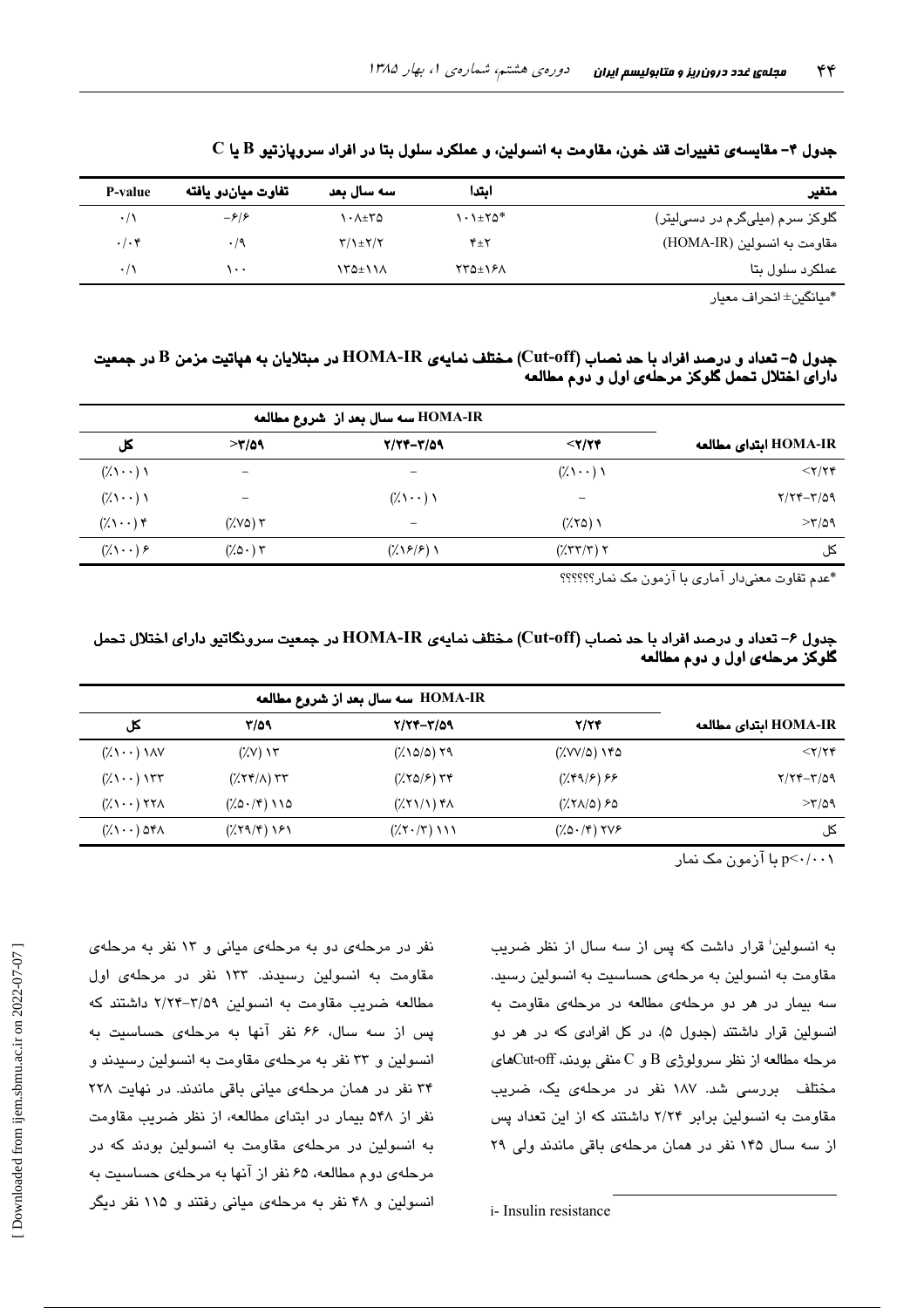در همان مرحله باقی ماندند. به طور کلی ۵۰٪ از افراد سرونگاتیو در هر دو مرحلهی مطالعه در مرحلهی حساسیت به انسولین، ٢٠٪ در مرحلهی میانی و ٢٩/۴٪ در مرحلهی مقاومت به انسولین و حدنصاب (Cutoff)های ضریب مقاومت به انسولین قرار داشتند (جدول ۶). تفاوتهای مشاهده شدهی فوق با آزمون مکنمار معنیدار بودند  $(p<\cdot/\cdot\cdot)$ 

#### ىحث

نتایج حاصل از مطالعهی اخیر نشان دهندهی عدم تغییر در میزان قند خون ناشتا، ضریب مقاومت به انسولین و عملکرد سلول بتا در سه گروه مورد مطالعه (هپاتیت B، هپاتیت C و سرونگاتیو) در مرحلهی اول مطالعه است. پس از سه سال، ۶ نفر از نظر سرولوژی هپاتیت C و ۶ بیمار از نظر هپاتیت B مثبت بودند. میزان قند ناشتا، ضریب مقاومت به انسولین و عملکرد سلول بتا در سه گروه تفاوت آماری معنیداری نشان نداد. در کل در افرادی که در هر دو  $C$  مرحلهی مطالعه از نظر سرولوژی هپاتیت  $B$  و هپاتیت منفی بودند، تغییرات معنیداری پس از سه سال در درجات مختلف مقاومت به انسولین مشاهده شد ولی در مورد افراد سروپازتیو چنین تغییراتی مشاهده نشد. اطلاعات موجود در زمینهی ارتباط بین اختلالهای متابولیسم گلوکز و هپاتیت ویروسی یا بیماری مزمن کبدی متناقض است و مقایسهی نتايج آنها با يكديگر و همچنين با نتايج مطالعهي حاضر به دلیل تفاوتهای متعدد در نحوهی نمونهگیری، تعاریف، و نحوهی برخورد با مخدوش کنندهها دشوار است. در مطالعههای اپیدمیولوژیک، ارتباط بین هپاتیت مزمن C و دیابت مطرح شده است. اما نقش عوامل دیگر مانند چاقی، سن، و فیبروز کبد مانع از تأیید قطعی این ارتباط شده است. ٌ به نظر میرسد مقاومت به انسولین با آزمون تحمل گلوکز مختل و شدت آسیب کبدی در افراد مبتلا به هپاتیت C رابطه داشته باشد. بر اساس بررسی هووی و همکاران، `` نمایهی تودهی بدنی، عدم پاسخ به درمان ضد ویروسی قبلی و شدت التهاب پورت از عوامل پیشبینیکنندهی مستقل مدل هوموستاز مقاومت به انسولین به شمار میروند. در این مطالعه اظهار شده كه عفونت هياتيت C با افزايش شيوع دیابت همراه است. فرضیهی آنها اثر مقاومت به انسولین ناشی از ویروس است که احتمالاً با مکانیسم فیبروژنز در

هپاتیت ویروس C عمل میکند. القای مقاومت به انسولین توسط ویروس هپاتیت C میتواند بدون ارتباط با شدت بیماری کبدی باشد و این اثر با ژنوتیپ ویروس رابطه دارد. از طرف دیگر این پیش فرضیه را که مقاومت به انسولین در بیماران مزمن C موجب پیشرفت فیبروز میشود، تقویت میکند. ارتباط اختلال تحمل گلوکز با هپاتیت ویروسی کمتر مورد توجه و بررسی قرار گرفته است. شواهد نشان می دهند که بین مقاومت به انسولین و اختلال تحمل گلوکز ارتباط مشخصی وجود دارد. برای مثال در مطالعهی مکزیکوسیتی``ـ که در آن با استفاده از ضریب مقاومت به انسولین، میزان مقاومت به انسولین در ۱۴۴۹ مکزیکی دارای آزمون تحمل گلوکز مختل یا طبیعی بررسی شد ـ ارتباطی بین مقاومت به انسولین و اختلال تحمل گلوکز به دست آمد. از آنجا که بین هپاتیت C با مقاومت به انسولین حتی در غیاب دیابت هم ارتباط مشاهده شده است و پیشنهاد شده است كه ممكن است مقاومت به انسولين سبب تشديد پیشرفت فیبروز گردد، به نظر میرسد ارتباط اختلال تحمل گلوکز و هپاتیت C از نظر پاتوفیزیولوژیک فرضیهای قابل توجه باشد. در مطالعهای توسط کاسترو و همکاران<sup>۱٬</sup> روی ٢٢٧ بيمار مبتلا به هپاتيت، ۴٠٪ اين بيماران (در مقابل ١١/٧٪ در جمعت عادی مبتلا به اختلال تحمل گلوکز بودند. با اینحال در مطالعهی آنها ارتباطی بین نوع خاصی از هپاتیت ویروسی با اختلالهای متابولیسم گلوکز (اختلال تحمل گلوکز یا دیابت) یافت نشد. نتایج مطالعهی حاضر نیز ـ که از اولین مطالعههای دارای پیگیری در این بیماران است ـ ارتباط مشخصی را بین اختلال تحمل گلوکز و نوع خاصی از هپاتیت در طول زمان مطرح نکرد. آلیسون که برای اولین بار ارتباط بين هياتيت C و اختلال هاى متابوليسم گلوكز را مطرح نمود،<sup>۱۲</sup> به طور گذشتهنگر به بررس*ی* دادههای بیماران سیروزی شدیداً بدحالی پرداخت که کاندید پیوند کبد بودند. همانطور که پیشتر نشان داده شده بود، هپاتیت C به عنوان عامل اصلی هپاتیتهای وخیمی که اغلب به پیوند میانجامد مطرح است. بنا بر این ممکن است ارتباطی که وی مشاهده کرده است تحت تأثیر خصوصیات بیماران مورد بررسی وی باشد. همچنین از آنجا که معمولاً بیماران مبتلا به هپاتیت . سن بالاترى نسبت به افراد داراى ساير علل بيمارى مزمن کبدی دارند، خود میتواند بر رابطهی مشاهده شده تأثیر داشته باشد. فریزر و همکاران<sup>۱۴</sup> گزارش کردهاند که متوسط سن بیماران مبتلا به عفونت هپاتیت C نسبت به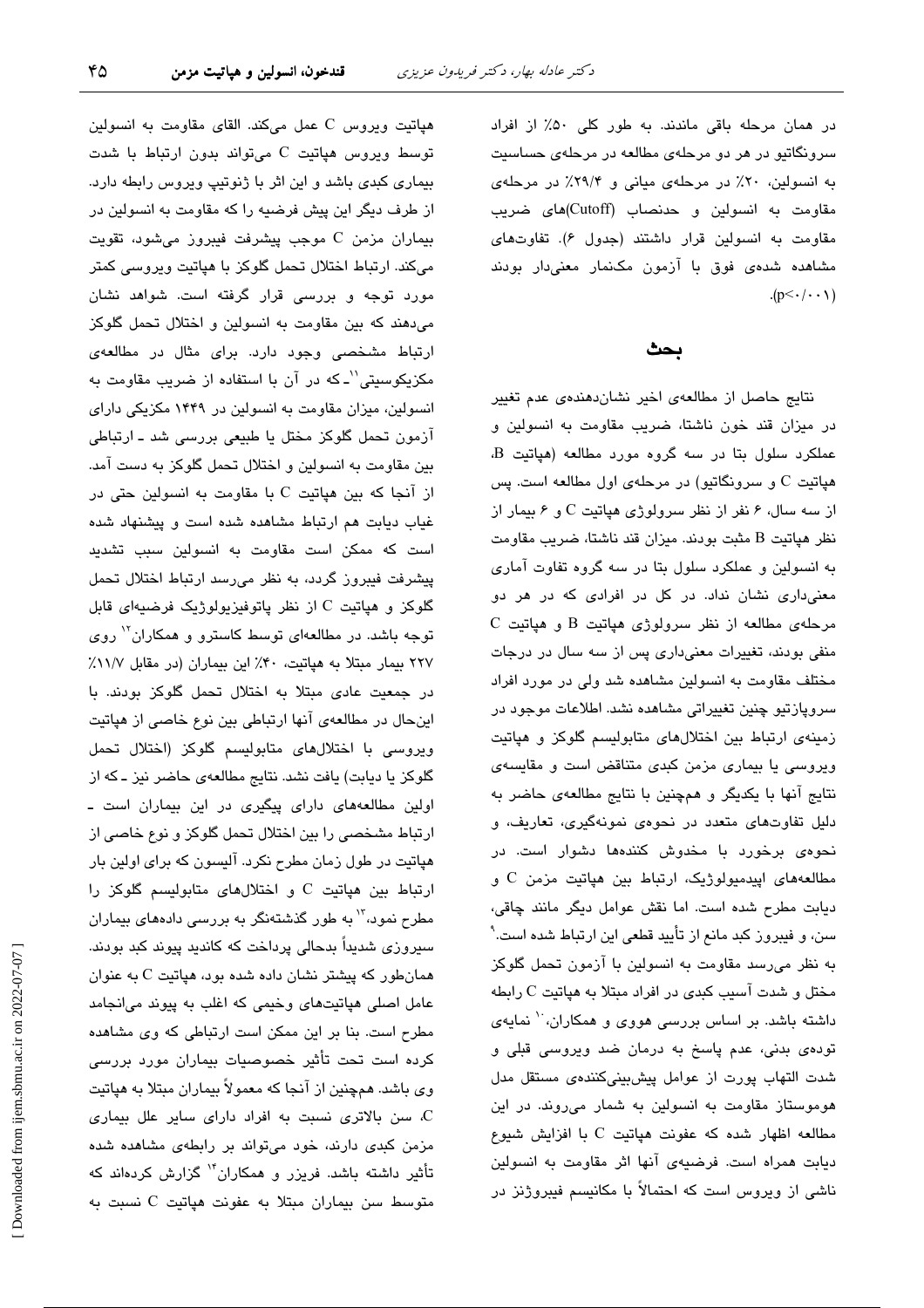بیماران مزمن کبدی به علت هپاتیت B بالاتر است و در همان مطالعه ارتباط بین سن با ایجاد دیابت در این بیماران نشان داده شد. مطالعهای توسط مانسیس و همکارانش<sup>۱۵</sup> تحت  $C$  عنوان عدم تحمل گلوکز در بیماران با هپاتیت مزمن B و انجام شده است که به طور آیندهنگر ۱۰۰ بیمار با هپاتیت ویروسی مزمن (۵۷ بیمار با هپاتیت مزمن C و ۴۳ بیمار با هپاتیت مزمن B) برای انجام بیوپسی کبد بستری شدند و آنها را با ۱۰۰ فرد سالم به عنوان گروه شاهد، که از نظر سن، جنس، نمایهی تودهی بدنی همخوان <sup>ن</sup>بودند مقایسه كردند. ديابت شناخته شده تفاوت واضحى بين هپاتيت مزمن  $C$  و  $C$  گروه شاهد (به ترتیب ۱۲/۵٪، ۴/۷٪، ۱۰٪) نداشت اما تحمل گلوکز غیر طبیعی (عدم تحمل گلوکز یا دیابت تشخیص داده شده توسط OGTT) به طور مشخصی در گروه هیاتیت مزمن C نسبت به گروه شاهد بیشتر بود. بین گروه هپاتیت مزمن B و گروه شاهد تفاوتی وجود نداشت (۱۴٪ در برابر ۰۱۴٪). در مطالعهی ذکر شده شیوع عدم تحمل گلوکز و موارد جدید دیابت توسط OGTT، ۴/۲ بار در هپاتیت مزمن ریشتر بود ولی در هپاتیت نسبت به جمعیت عمومی C تفاوتی مشاهده نشد.

در ایران، در زمینهی افزایش شیوع اختلال تحمل گلوکز در عفونت هپاتیت C تنها یک مطالعه انجام شده که در آن بر خلاف نتیجهی اکثر مطالعههای انجام شده در سایر کشورها، ارتباطی مشاهده نشد.^ در مطالعه ای که توسط علویان و همکاران ٔ روی ۱۸۵ بیمار مبتلا به بیماری مزمن کبدی و سیروز (هپاتیت B و C) انجام شد، نتایج متفاوتی به دست آمد. در این مطالعه پژوهشگران ارتباطی بین دیابت و اختلال تحمل گلوکز با بیماری کبدی به دست آوردند. همچنین در مطالعهی آنها شدت بیماری کبدی با شانس ابتلا به اختلال های متابولیسم گلوکز رابطه داشت.

به نظر می رسد مکانیسم این رابطه بین شدت بیماری کبدی با اختلال متابولیسم قند، همانند ارتباط بین وجود بیماری کبدی با این اختلال های، مربوط به مقاومت به انسولین باشد. علاوه بر این در سیروز حساسیت کبد به گلوكز كاهش مىيابد. نكتەسنجى جالب يافتە*ھاى* مطالعە*ى* پتی ٔ است که نشان میدهد مقاومت به انسولین در مراحل اولیهی بیماری کبدی وجود دارد و حتی در بیماران هپاتیت مزمن بدون اختلال تحمل گلوکز نیز ارتباطی قوی میان

حساسیت به انسولین و درجهی فیبروز وجود دارد.<sup>۱۷</sup> در مقابل، فرضیهی دیگری هست که اذعان میدارد بیماری مزمن کبدی نتیجهی دیابت است. بر طبق این نظریه، رخ دادن مقاومت به انسولین سبب تسهیل لیپولیز و افزایش تجمع اسپدهای چرب آزاد در کبد میشود. اکسپداسپون اسپدهای چرب آزاد باعث ایجاد رادیکالهای آزاد سمی و پراکسیداسیون لیپید میشود. زمانی که ظرفیت آنتیاکسیدانت کبد ناکافی باشد، اختلال عملکرد میتوکندری و عامل نکروز تومور آلفا باعث التهاب و فيبروز مىشود. ١٨ فعال شدن سلولهاى اندوتليال توسط اديپوكينهاى التهابي (براي مثال TNF-α يا اینترلوکین-۶) میتواند مانع از علامتدهی انسولین شود و تولید سیتوکینهای پروفیبروژنیک را افزایش دهد. این عوامل باعث افزایش ماتریکس توسط سلولهای مزانشیم اطراف سلولهای اندوتلیال (برای مثال سلولهای ستلیات<sup>ة</sup> کبدی) می شود و به فیبروز می انجامد. ۱٬ اینکه آیا عفونت ویروس هپاتیت C باعث بروز دیابت و اختلالهای متابولیسم گلوکز C می شود یا اینکه دیابت سبب افزایش شانس ابتلا به هپاتیت میگردد، روشن نیست. به طور کلی شواهدی که در این بخش و قسمت مروری بر متون آورده شد، نشان میدهد که شواهد محکمی مبنی بر اینکه عفونت هپاتیت C سبب ابتلا به دیابت می شود در دست نیست و بیشتر به نظر می رسد مقاومت به انسولین ناشی از هپاتیت C باشد. مکانیسم این رابطه كاملاً مشخص نيست ولى افزايش ذخاير آهن، استئاتوز کبدی، یا TNF آلفا میتوانند نقش مهمی در این رابطه ایفا کنند. در مقابل نقش خود ایمنی در این مسأله پیشتر رد شده است.<sup>۲۰</sup> در مجموع، مطالعهی حاضر نیز .<br>نتوانست ارتباط معنیداری بین هپاتیتهای ویروسی و اختلال تحمل گلوکز نشان دهد. جدا از اینکه این ارتباط در همهی مطالعهها وجود نداشته است، نبود آن در این مطالعه میتواند ناشی از کم بودن حجم مطالعه و قدرت آن باشد. همان گونه که پیشتر بیان شد تعداد افراد سروپازیتیو در این مطالعه در مرحلهی اول ١٠ نفر و در مرحلهی دوم ١٢ نفر بود و وضعیت آنتیبادی این افراد در طول پیگیری تغییر کرد که در جای خود بحث دیگری میطلبد. از طرف دیگر تغییرات مشاهده شده در گروه سرونگاتیو که از حجم نمونهی قابل قبولی برخوردار بودند در مجموع در جهت افزایش عوامل خطرساز بیماریهای قلبی ـ عروقی و به ویژه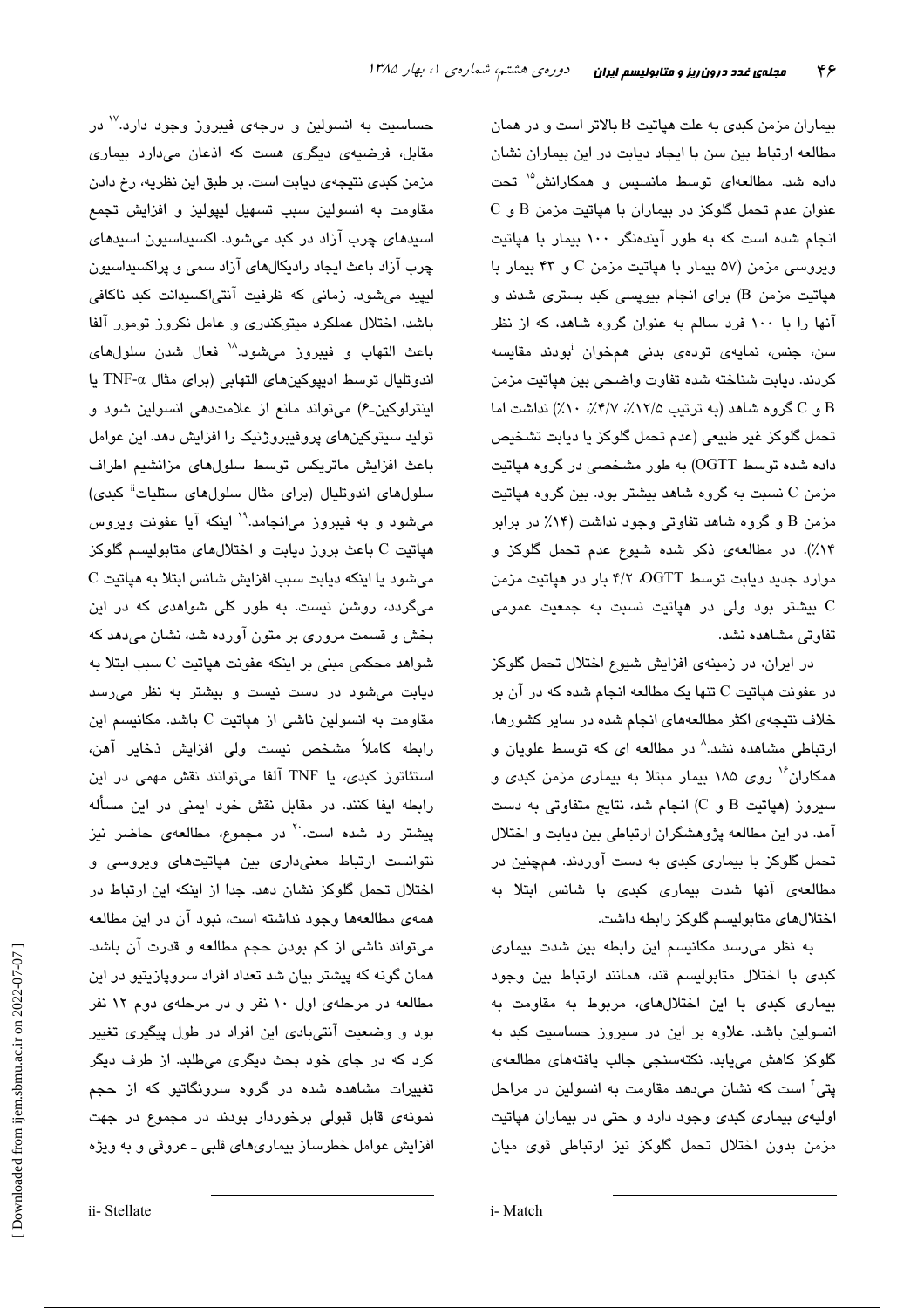گىر د.

می شود مطالعههایی در آینده با تعداد کافی بیماران هیاتیتی

برای بررسی این ارتباط انجام شوند. سرانجام می توان گفت

در حالی که توصیههای بهداشتی، افراد دارای عوامل خطر

بالقوه را تشويق به انجام آزمون HCV ميكنند، احتمال اينكه

نرخ پیشرفت بیماری به سمت سیروز کمتر از تصور عمومی

باشد در توصیههای غربالگری و درمان بیماران دچار

هياتيت مزمن C تأثير ميگذارد. بنا بر اين اگر ميزان شيوع

اختلال تحمل گلوکز و دیابت در این بیماران بالا باشد، نه تنها باید غربالگری روتین دیایت در این بیماران توصیه شود،

بلکه درمان بیماری در آنها نیز باید مورد توجه ویژه قرار

سياسگزاري

از همهی همکارانی که در انجام این تحقیق با نگارندگان

گلوکز خون ناشتا است. افزایش شیوع چاقی در جوامع مختلف شناخته شده است.'` از آنجا که ارتباط بین مقاومت به انسولین و چاقی اثبات شده است، احتمالاً در جامعههای با افزايش شيوع چاقى، شيوع مقاومت به انسولين افزايش میبابد. در این مطالعهی نیز با توجه به فاصلهی زمانی بین دو مرحلهی مطالعه می توان افزایش عوامل خطرساز در گروه سرونگاتیو با افزایش چاقی و مقاومت به انسولین در کل جامعه را مرتبط دانست. همچنین در این مطالعه آزمونهای عملکرد کندی در افراد از نظر هیاتنت سرویازتنو مورد بررسی قرار گرفت که هیچ کدام اختلال عملکرد کبد به صورت افزایش ترانسآمینازهای کبدی، کاهش آلبومین، یا افزایش بیلی روبین نشان ندادند.

همان گونه که اشاره شد از نقاط ضعف این مطالعه کم بودن تعداد افراد مبتلا به هیاتیت در آن است. این ضعف سبب شده است که نتوان در مورد وجود یا عدم ارتباط مقاومت به انسولین با هپاتیت ویروسی در بیماران اختلال تحمل گلوکز شرکت کننده اظهار نظر قاطعی کرد. بنا بر این

همکاری داشتند، تشکر و قدر دانی می شود.

## **References**

١. عزيزي فريدون، حاتمي حسين، جانقرباني محسن، بيماريهاي غدد: در کتاب ایپدمیولوژی و کنترل بیماریهای شایع در ایران، چاپ دوم، تهران، نشر اشتیاق، ۱۳۷۹، صفحات ۳۶ تا  $\mathcal{F}$ 

2. O'Brien JA, Shomphe LA, Kavanagh PL, Raggio G, Caro JJ. Direct medical costs of complications resulting from type 2 diabetes in the U.D. Diabetes Care 1998; 21:1122-28.

۳. عزیزی فریدون. مطالعهی قند و لیپید تهران. تهران، مجلهی

غدد درونرریز و متابولیسم ایران، علوم پزشکی شهید بهشتی،

سال ١٣٨٠، صفحهي ٧٨.

- 4. Petit JM, Bour JB, Jos CG, Minello A, Verges B, Guiguet M, et al. Risk Factors for diabetes mellitus and early insulin resistance in chronic hepatitis C. J Hepatol 2001; 35: 279-83.
- 5. Drakoulis Ch, Minadaki M, Karasavidou L, Panidou M, Liarou Ch, Samaras ch, et al. Correlation of chronic hepatitis B and C with diabetes mellitus. 37 Th Annual meeting of the European association for the study of the liver. Madrid, 2002.
- 6. Chen LK, Hwang ST, Tsai ST, LUO JC, Lee SD, chang Fy. Glucose intolerance in Chinese patient with chronic hepatitis C. World J Gastroenterol 2003; 15: 505-8.
- 7. Brownlee M, Aiello LP, Friedman E, Vinik AI, Nesto RW, Boulton AJM. In: Larsen PR, Kronenberg HM, Melmed SH, polonsky KS, editors: Williams textbook of

Endocrinology. Philadelphia, W.B.Saunders company, 2003, p 1510-11.

٨- رزلانسري ع، رودباري م، عشقي پ. مقايسهي توزيع فراواني اختلال در آزمون تحمل گلوکز خوراکی در بیماران مبتلا به

تالاسمی ماژور با و بدون عفونت ویروسی هپاتیت در

شهرستان زاهدان در سال ۱۳۸۰. پایاننامه.

- 9. Mehta SH, Brancati.FL, Sulkowski.MS, Strathdee SA, Szklo M, Thomas DL. Prevalence of type 2 diabetes mellitus among persons with hepatitis C virus infection in the United States. Ann Intern Med 2000; 33:592-599
- 10. Hui.JM, Sud.A, Farrell GC, Bandara. P, Byth.K, Kench. JG, McCaughan. GW, George.J. Insulin resistance is associated with chronic hepatitis C virus infection and [corrected].Gastroenterology fibrosis progression 2003;125:1695-704.
- 11. Haffner SM, Kennedy E, Gonzalez C, Stern MP, Miettinen H. A prospective analysis of the HOMA model. The Mexico City Diabetes Study. Diabetes Care 1996;19:1138-41.
- 12. Custro N, Carroccio A, Ganci A, Scafidi V, Campagna P, Di Prima L, Montalto G. Glycemic homeostasis in chronic viral hepatitis and liver cirrhosis. Diabetes Metab 2001;27:476-81.
- 13. Allison ME, Wreghitt T, Palmer CR, Alexander GJ. Evidence for a link between hepatitis C virus infection and diabetes mellitus in a cirrhotic population. J Hepatol 1994;21:1135-9.
- 14. Fraser GM, Harman I, Meller N, Niv Y, Porath A. Diabetes mellitus is associated with chronic hepatitis C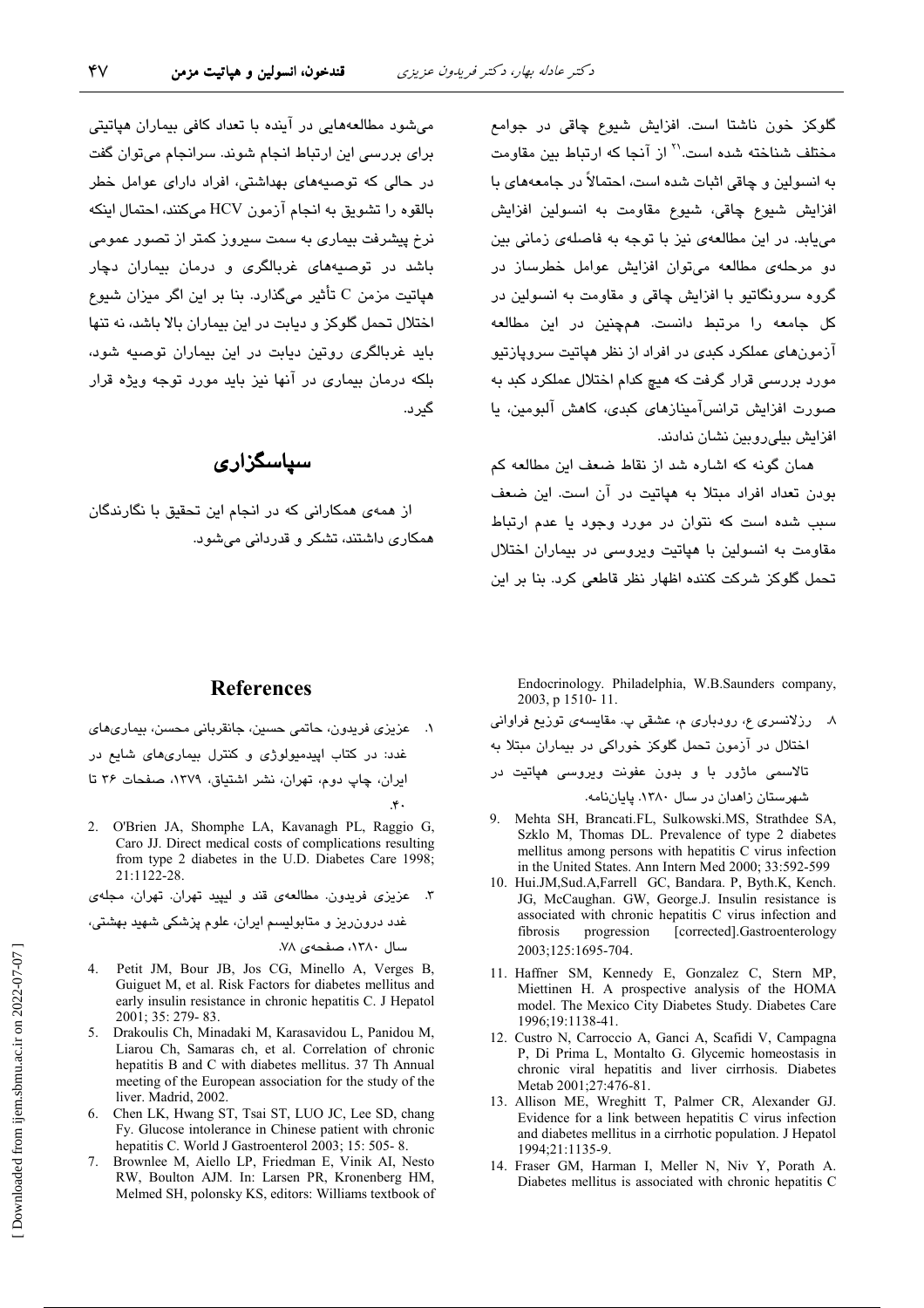but not chronic hepatitis B infection. Isr J Med Sci 1996;32:526-30.

- 15. Manesis E, marogiannaki A, Siakavellas E, karamanos B, Hadziyannis S. Glucose intolerance in chronic hepatitis C and B: risk factors and prevalence in general population. 37th Annual meeting of the European association for the study of the liver. Madrid, 2002
- 16. Alavian SM, Hajarizadeh B, Nematizadeh F, Larijani B, Prevalence and determinants of diabetes mellitus among Iranian patients with chronic liver disease. BMC Endocr Disord 2004;4:4-10.
- 17. Konrad T, Zeuzem S, Toffolo G, Vicini P, Teuber G, Briem D, Lormann J, Lenz T, Herrmann G, Berger A, Cobelli C, Usadel K. Severity of HCV-induced liver damage alters glucose homeostasis in noncirrhotic patients with chronic HCV infection. Digestion 2000;62:52-9.
- 18. Engelman JA, Anders HB, Lewis RY, Lisanti MP, Schere PE. Tumor necrosis factor- $\alpha$  mediated insulin

resistance, but not dedifferentiation, is abrogated by MEK1/2 inhibitors in 3T3-L1 adipocytes. Molec Endocrinol 2002; 14:1557-1569

- 19. Kubaszek A, Pihlajamaki J, Komarovski V, Lindi V, Lindstrom J, Eriksson.J, et al. Promoter polymorphisms of the TNF- $\alpha$  (G-308A) and IL-6 (C-174G) genes predict the conversion from impaired glucose tolerance to type 2 diabetes. Diabetes 2003;52:1872-1876.
- 20. Piquer S, Hernandez C, Enriquez J, Ross A, Esteban JI, Genesca J, Bonifacio E, Puig-Domingo M, Simo R. Islet cell and thyroid antibody prevalence in patients with hepatitis C virus infection: effect of treatment with interferon. J Lab Clin Med 2001;137:38-42.
- 21. World Health Organization. Obesity: preventing and managing the global epidemic. Report of a WHO consultation. Geneva, Switzerland: World Health Organization, 2000. (WHO technical report series 894).